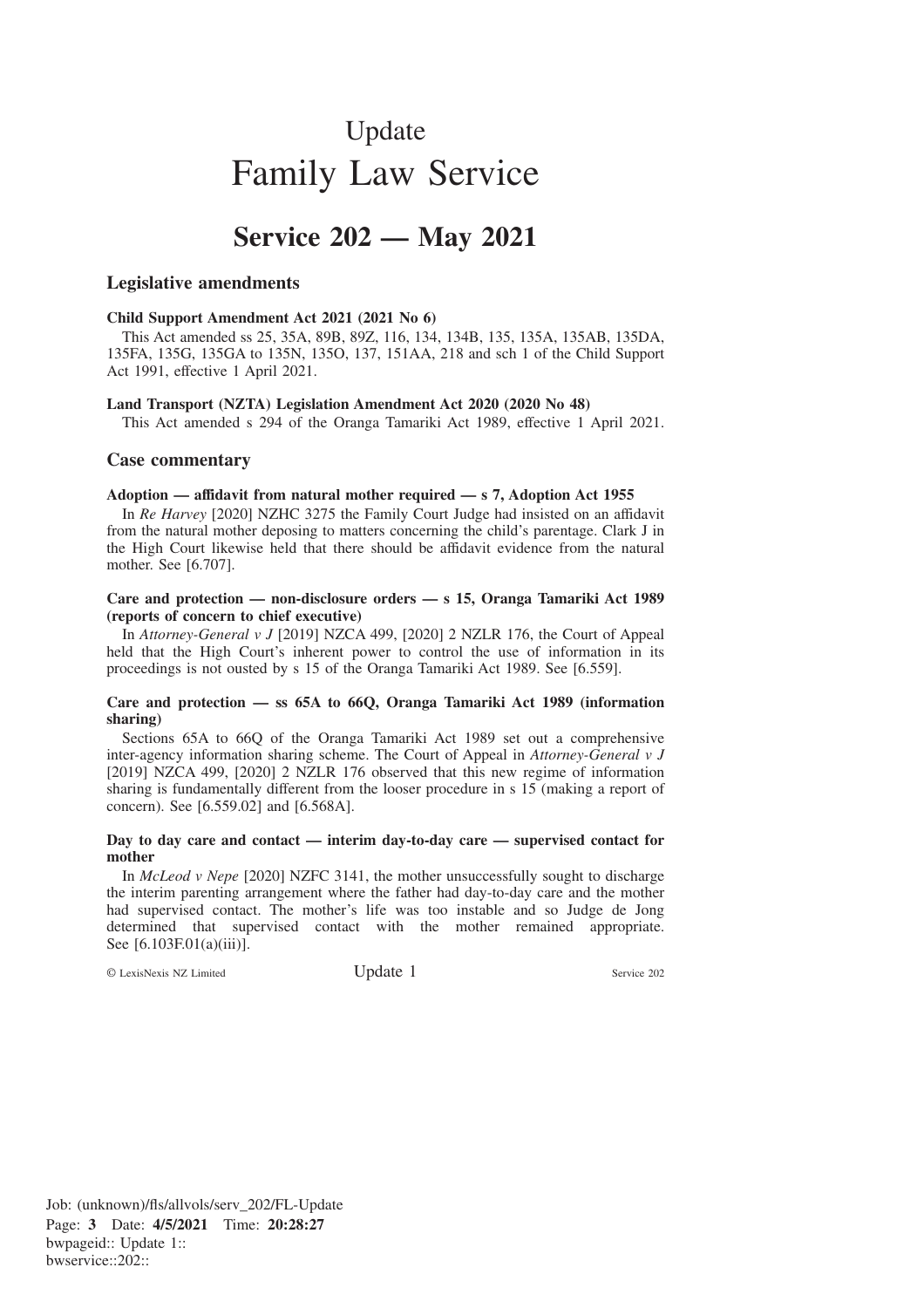# **Day to day care and contact — parental alienation**

In *Armstrong v Mann* [2020] NZFC 1319 a nine-year-old boy was very clear that he no longer wanted to see his father as it would upset his mother. After the Judge ordered unsupervised contact, the boy immediately became enthusiastic about that contact. This confusion of what to think was a symptom of parental alienation and the Judge decided to place no weight on the boy's views. See [6.108B] and [6.108E].

# **Day to day care and contact — final parenting order — parental alienation**

In *Sharp v Sharp* [2019] NZFC 1184, Judge SJ Coyle made a final order continuing the mother's day-to-day care for two teenage girls but granting the father six weeks contact in Australia a year. The previous year, the Judge found that the mother had alienated the girls from their father. See [6.108C].

# **Day to day care and contact — costs for appeals — reduction in costs**

In *Baker v Harding* [2020] NZHC 1859, Gordon J awarded the mother costs of just over \$6,000 relating to the father's unsuccessful appeal to High Court. The mother was awarded the actual costs of the appeal, reduced by 50 per cent due to delay caused by mother's failure to comply with a court direction. See [6.135.02].

# **Family law practice and procedure — threshold for without notice applications — Property (Relationships) Act 1976 — r 220, Family Court Rules 2002**

In proceedings under the Property (Relationships) Act 1976, you must satisfy the Court that making the application on notice would or might entail "irreparable injury" under r 220 of the Family Court Rules 2002: *O'Donnell v O'Donnell* [2020] NZFC 3041, [2020] NZFLR 469. See [FPP3.5].

# **Family law practice and procedure — application for rehearing — r 209, Family Court Rules 2002**

*Smith v Smith* [2020] NZHC 3031 was an unsuccessful application for a rehearing. Wylie J identified three factors that counted against there being a miscarriage of justice:  $(1)$  both parties had ample time to prepare for the hearing;  $(2)$  the applicant was given "every opportunity" to present his case; (3) the applicant was represented by experienced Counsel throughout. See [FPP9.1].

# **Family law practice and procedure — appeals — dissolution of marriage — s 174, Family Proceedings Act 1980**

Section 174(1) of the Family Proceedings Act 1980 allows a right of appeal to the High Court from a Family Court order for dissolution of marriage. The Court has no jurisdiction to extend time for appeals against dissolutions of marriage: *Boyd v Kendrick* [2020] NZHC 849 (costs appeal). See [FPP9.2].

# **Family Protection Act 1955 — jurisdiction**

While any provision in an agreement that purports to contract out of the Act will be void or voidable, as contrary to public policy, the existence and terms of a contracting out agreement can be relevant in assessing the extent of the moral duty and the quantum: *Matthews v Phochai* [2020] NZHC 3455. See [7.902].

# **Family Protection Act 1955 — estate**

Judicial reaffirmation that the Court cannot deal with assets disposed of during the deceased's lifetime: *Johns v Lord* [2021] NZHC 281. See [7.905.03].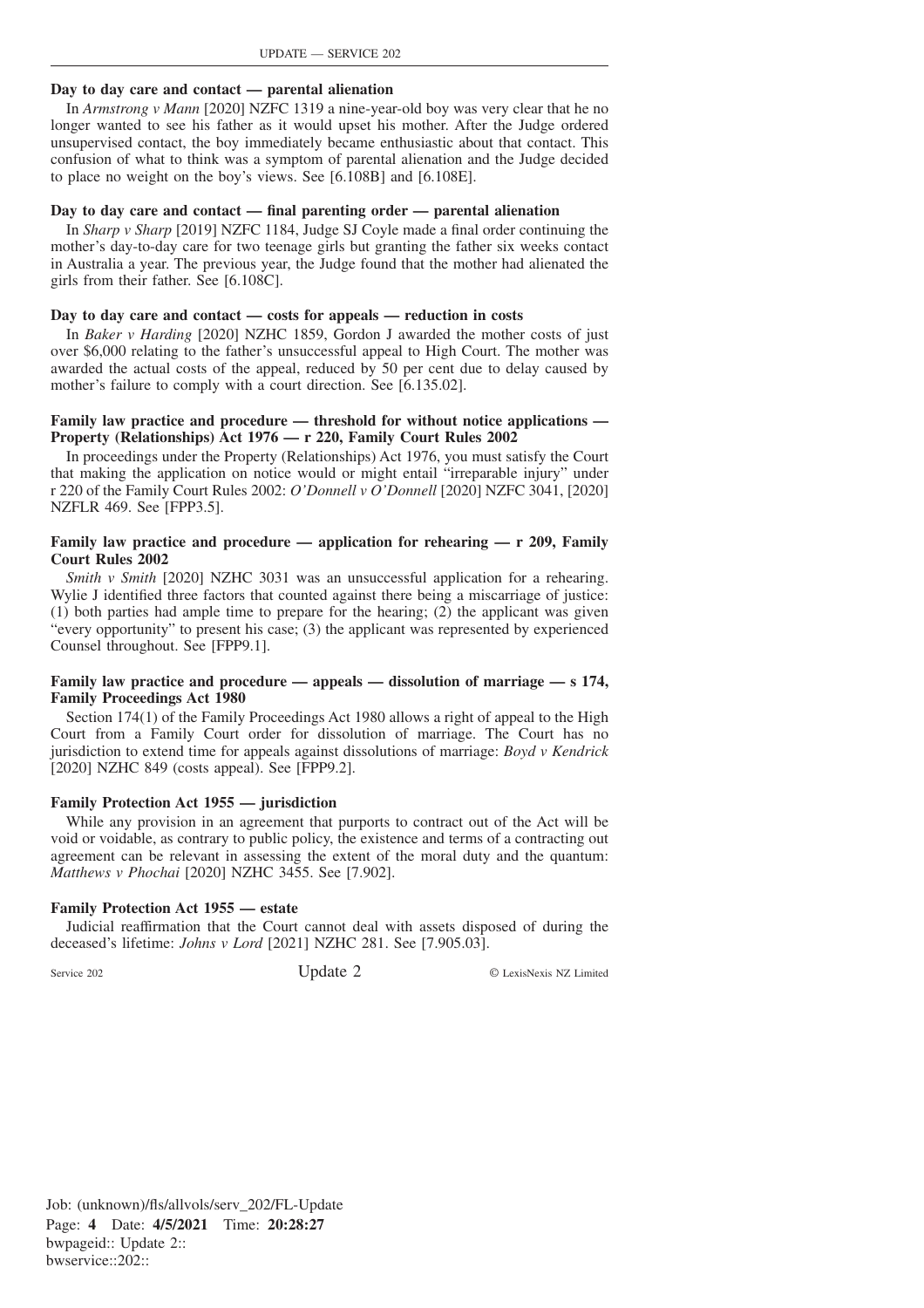#### **Family Protection Act 1955 — surviving partner's claim**

Judicial discussion on the assumed primacy of the surviving partner's claim: *Matthews v Phochai* [2020] NZHC 3455; *Re Upritchard (dec'd); Dymond v Upritchard* [2020] NZHC 3274. See [7.904.01].

#### **Family Protection Act 1955 — son's claim — percentages**

A claimant son is awarded 46 per cent of a relatively modest estate: *Farquharson v Farquharson* [2021] NZHC 222. See [7.904.03].

#### **Family Protection Act 1955 — capital awards for surviving partners**

Where a surviving partner is in competition with children of an earlier relationship, then the courts may still prefer not to make a capital award of the house to the claimant partner: *Matthews v Phochai* [2020] NZHC 3455. See [7.905.02].

#### **Family Protection Act 1955 — right of appeal**

Judicial reaffirmation that an appeal on the question of quantum is to be considered as an appeal from the exercise of discretion: *Re Upritchard (dec'd); Dymond v Upritchard* [2020] NZHC 3274. See [7.912].

#### **Family Protection Act 1955 — costs**

If a plaintiff has succeeded in her claim, then it is not in the interests of justice if she has to apply all the award towards her legal costs (*Bennett v Percy* [2020] NZFC 3223); in terms of determining who is the successful party, success on limited terms is still "success": *Hamilton v Kirwan* [2021] NZHC 19. See [7.915].

#### **Guardianship — consent for de facto relationship — s 46A, Care of Children Act 2004**

In *Re Hopkins and Stokes* [2020] NZFC 8575 the Court granted consent for two 17 year olds with a young child to be in a de facto relationship. See [6.202.01].

#### **Guardianship — disputes between guardians — vaccinations**

In *Lawson v Pugh* [2019] NZFC 5092 Judge DA Burns concluded that the general preponderance of reputable medical opinion favoured vaccination, including the MMR (measles, mumps and rubella) vaccination, and the mother did not prove the son had any particular risks that outweighed the proven benefits. See [6.206.03(a)].

#### **Guardianship — disputes between guardians — vaccinations**

In *Bullock v Elliston* [2019] NZFC 10254, Judge PR Grace determined that it was appropriate for the child to receive the MMR vaccine. The mother was a vocal anti-vaxxer and she considered it wrong to inject a foreign substance into a child. See [6.206.03(a)].

#### **Guardianship — disputes between guardians — vaccinations**

In *GF v Chief Executive of Oranga Tamariki* [2020] NZFC 8449, Judge RJ Russell ordered that the four year old child receive their childhood immunisations. The child was subject to care and protection orders in Oranga Tamariki but the father objected to a "forced vaccination programme". See [6.206.03(a)].

#### **Hague Convention — preventing removal of children from New Zealand — s 77, Care of Children Act 2004**

In *Small v Small* [2020] NZFC 5435, Judge DG Smith discharged an order preventing the removal of two Canadian children from New Zealand. Both parties were Canadian.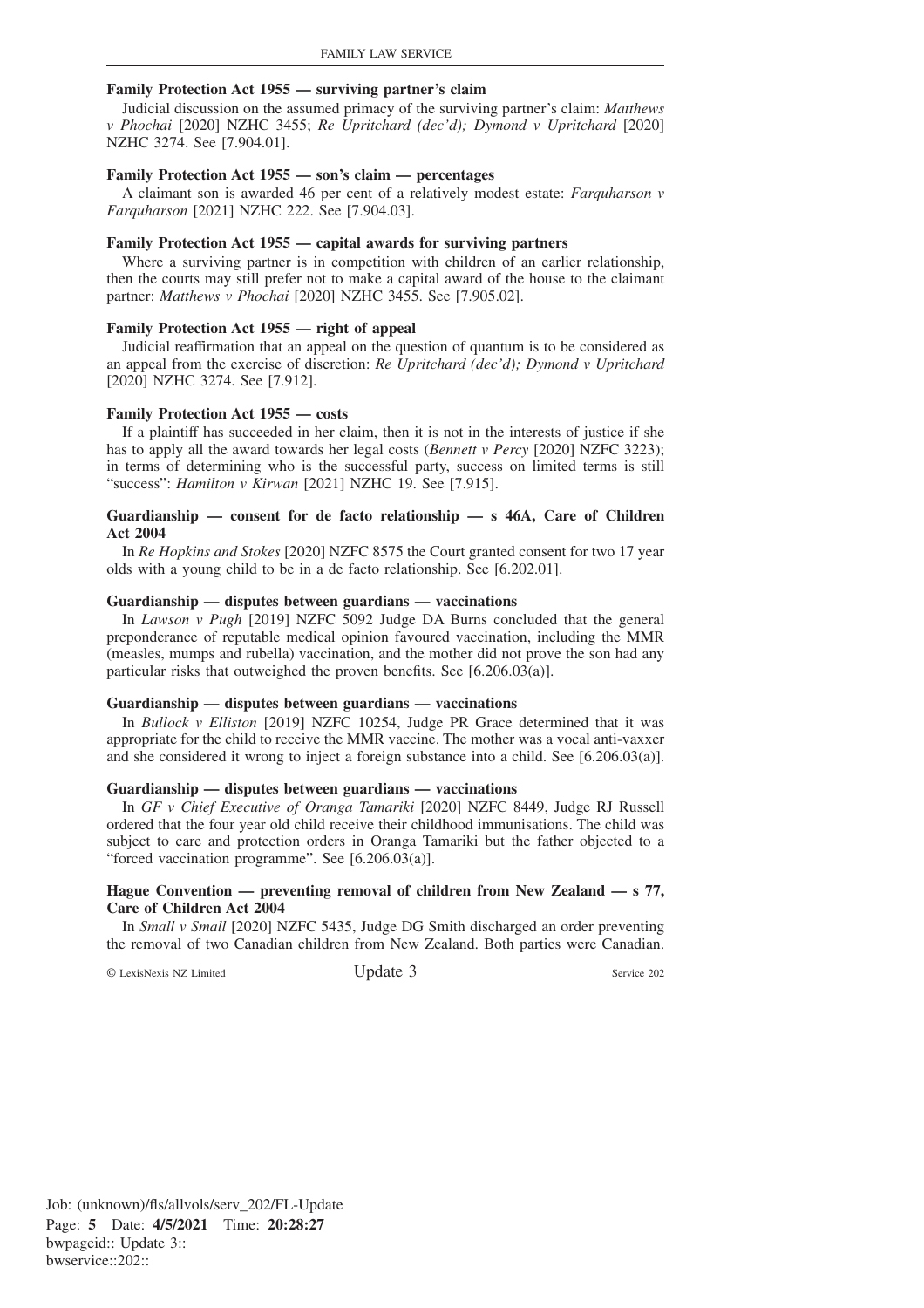The children were to fly with their mother to Canada. The risk of Covid-19 during travel could be managed by wearing masks, social distancing and following hygiene practices. See [6.153].

# **Hague Convention — return of child abducted to New Zealand — "habitual residence" — applicant consented to or acquiesced in the removal — ss 105(1)(d), 106(1)(b)(ii), Care of Children Act 2004**

In *Owens v Hamilton* [2020] NZFC 7097, the father successfully applied for his daughter to be returned to Australia. The mother claimed the child's habitual residence changed to New Zealand as the father consented to the relocation. The father disputed this, claiming the mother only intended a short visit. Ultimately the father did not acquiesce and so the child's habitual residence was Australia. See [6.162.05], [6.165.03] and [6.165.04].

# **Hague Convention — return of child abducted to New Zealand — "habitual** residence" — applicant consented to or acquiesced in the removal — ss  $105(1)(d)$ , **106(1)(b)(ii), Care of Children Act 2004**

In *Bernacki v Himona* [2020] NZFC 3586, the father sought the return of his child to Australia after the mother and child had travelled to New Zealand for a holiday and never returned. The mother claimed the father acquiesced in the wrongful retention. Judge SJ Coyle determined that no final decision was made to which the father could have acquiesced. A return order was made. See [6.162.02], [6.162.05] and [6.165.03].

#### **Hague Convention — return of child abducted to New Zealand — grave risk defence — child objection defence — s 106(1)(c), s 106(1)(d), Care of Children Act 2004**

In *Holmes v Carlson* [2019] NZFC 2180, the father sought the return of his son to Australia after the mother escaped to New Zealand with the child after family violence concerns. The mother unsuccessfully argued the grave risk defence. Judge DG Smith attached considerable weight to the son's views and the child objection defence was satisfied. No return order was made. See [6.165.04] and [6.165.05].

#### **Intellectual disability — regular clinical reviews of care patients — s 77, Intellectual Disability (Compulsory Care and Rehabilitation) Act 2003 — s 11, New Zealand Bill of Rights Act 1990**

The Court of Appeal in *M (CA677/2017) v Attorney-General* [2020] NZCA 311 determined that an assessment under s 77 of the Intellectual Disability (Compulsory Care and Rehabilitation) Act 2003 does not amount to medical treatment for the purposes of s 11 of the New Zealand Bill of Rights Act 1990 (NZBORA). See [9A.12].

#### **Intellectual disability — extension of compulsory care order — s 85, Intellectual Disability (Compulsory Care and Rehabilitation) Act 2003**

In *R v MT* [2020] NZHC 1490 Brewer J summarised the relevant factors to be considered when deciding an application under s 85 of the Intellectual Disability (Compulsory Care and Rehabilitation) Act 2003. The Family Court must make its own assessment of whether supervised or secure care is required. See [9A.13].

#### **International — relationship property — foreign immovables**

In *Stone v Stone* [2019] NZFC 3298, Judge Brown held that Australian superannuation entitlements were foreign immovables. See [11.44.03].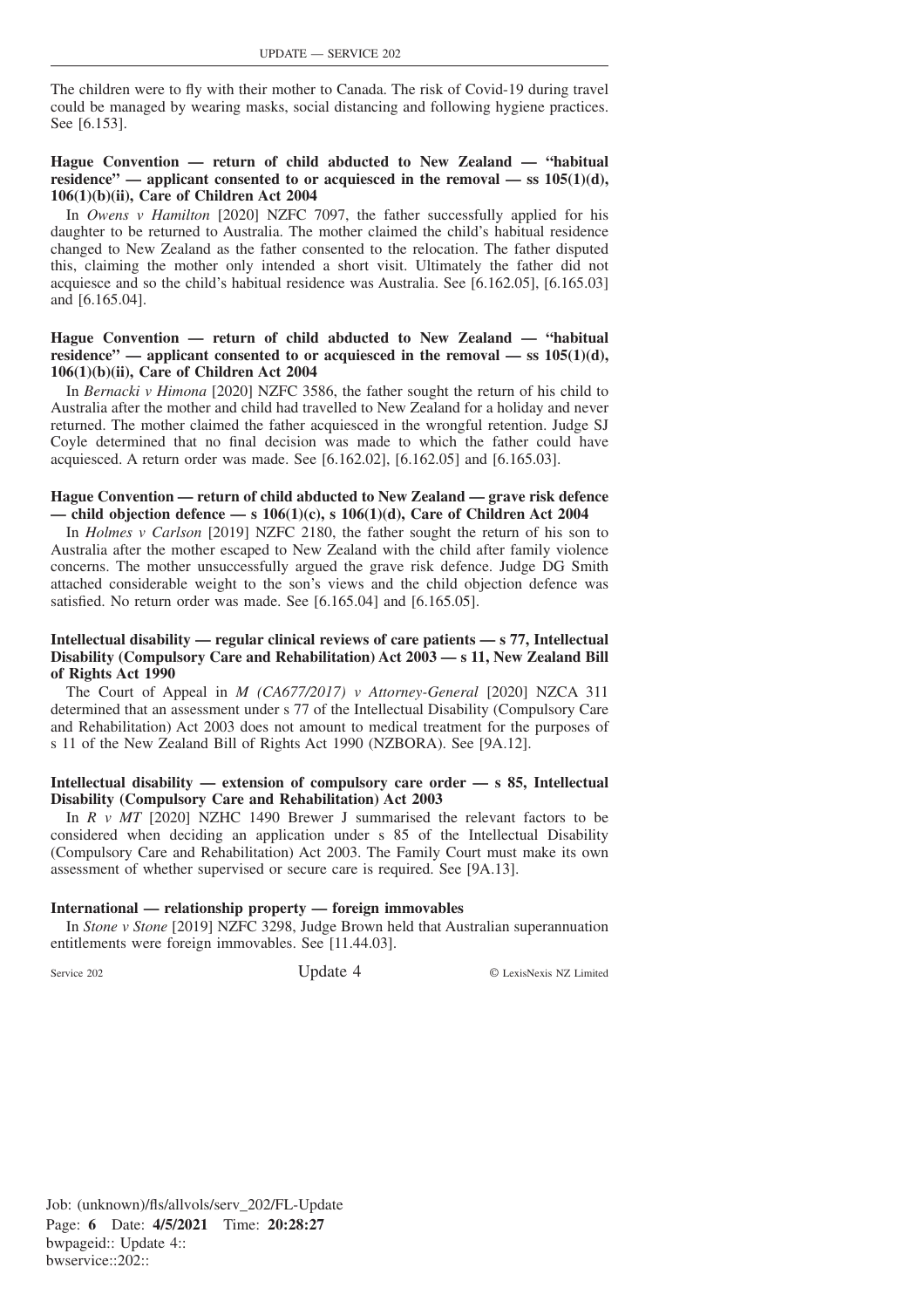#### **International — jurisdiction — forum non conveniens — estate case**

The Court of Appeal in *Christie v Foster* [2019] NZCA 623, [2020] 2 NZLR 238 held that an Irish court handling an estate case should have jurisdiction over New Zealand land. See [11.44.09] and [11.68.03(d)].

#### **International — overseas maintenance orders — costs of international travel**

In *Cole v Hartman* [2020] NZFC 263, the mother sought confirmation of a UK maintenance order. The order was confirmed but was modified. The Judge used the child support formula to work out the modification, including the costs of travel to the UK to have contact with the children. Arrears were reduced by 50 per cent. See [11.88].

#### **International — overseas maintenance orders — costs of international travel during Covid-19**

In *Hall v Hall* [2020] NZFC 8896, the provisional UK maintenance order was confirmed but reduced because of the father's means. Judge Callinicos took account of the uncertainties of Covid-19, including the costs associated with quarantine if the father travelled to the UK or the children to New Zealand. See [11.88].

# **Paternity — time limits in paternity proceedings — s 49, Family Proceedings Act 1980**

In *Gaur v Padhya* [2020] NZFC 6553, the six-year time limit did apply. The parents were married at the time their youngest child was born. The mother had applied for a paternity order as the father was not listed on their birth certificate and he refused a paternity test. It was held that a paternity order was unnecessary as s 5 of the Status of Children Act 1969 creates a presumption of parenthood to a woman's husband. See [6.503D].

# **Relationship property — jurisdiction — inherent powers**

*Wihongi v Broad* [2020] NZFC 7746 considered whether the Family Court has inherent powers. An application to set aside a final order made in relation to a relationship property dispute was declined. See [7.305.01].

#### **Relationship property — jurisdiction — breach of Treaty of Waitangi**

In *Bailey v Rerekura* [2019] NZFC 8996, a man argued that the Family Court had no jurisdiction on the basis of tikanga and te tino rangatiratanga as found in te Tiriti o Waitangi. Judge Harrison rejected the jurisdictional argument, holding that s 8 of the Property (Relationships) Act 1976 applied. See [7.307].

#### **Relationship property — "de facto relationship" — whangai — s 2D, Property (Relationships) Act 1976**

In *Sears v Franks* [2020] NZFC 7474, a relationship lasted 15 years and produced a son. The man argued that the relationship was not a de facto one but a case of whangai, loosely understood as a customary adoption. Judge Cook concluded that, although the parties largely lived separately, there was an ongoing sexual relationship, which made it "starkly different from the traditional concept of whangai". However, he held that it was not a de facto relationship within s 2D of the Property (Relationships) Act 1976. See [7.309].

# **Relationship property — joint debts — s 20E, Property (Relationships) Act 1976**

In *Dina v Nevin* [2019] NZFC 10469, a mother incurred legal costs against her child's father. They were held to be joint debts between the mother and her recent partner,

© LexisNexis NZ Limited Update 5 Service 202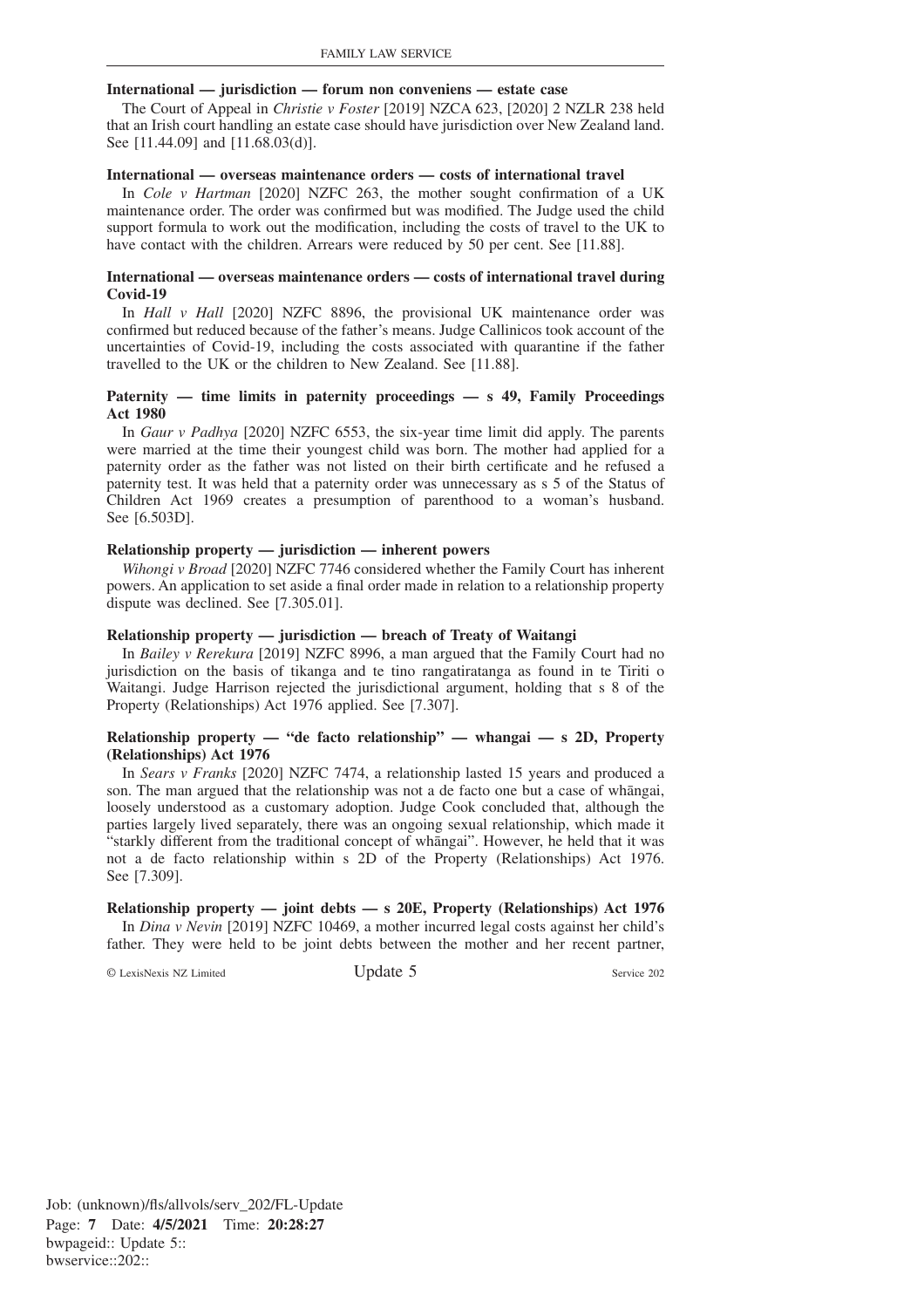acquired in an effort to enable them to offer shared care for the child. Each party was entitled to half share of child support that each party paid for their children to other people. See [7.345.01].

# **Relationship property — post-separation contributions — occupation rental s 18B, Property (Relationships) Act 1976**

In *Dina v Nevin* [2019] NZFC 10469 a party was required to pay \$20,000 occupation rental for three reasons: he had been recompensed for outgoings; various expenses after his partner left the place were disallowed; and he had received board payments from his daughter. See [7.387].

# **Relationship property — disposition of property to trust — s 44C, Property (Relationships) Act 1976**

In *Golden v Herring* [2020] NZFC 6031 a party bought the family home from his parents' trust and later sold it back. The Judge used the power in r 133 of the Family Court Rules 2002 for striking out and adding parties. She had to decide whether there had been a disposition of relationship property under s 44C of the Property (Relationships) Act 1976 and then whether an award of trust income could be made. It was thus appropriate for the trust to be joined. See [7.390].

# **Relationship property — sale order**

In *Stone v Stone* [2019] NZFC 3298 a sale was ordered partly because the husband's superannuation fund could not be used for 10 years. The Judge concluded that it would be wrong for the house to remain in the occupation of one party indefinitely. See [7.403].

# **Relationship property — agreements — formalities of agreements — s 21H, Property (Relationships) Act 1976**

In *Cross v Cook* [2020] NZFC 5586, Judge Walker refused to uphold an agreement under s 21H of the Property (Relationships) Act 1976. The non-compliance with s 21H was "substantial and fundamental", "not technical or minor". See [7.421].

# **Relationship property — agreements — challenging validity of agreements — s 21J, Property (Relationships) Act 1976**

In *Remnant v Mills* [2020] NZHC 3414, the question arose of the enforcement of a mediated agreement reached at a time when the husband had terminal cancer with brain effects. The Judge held that the evidence did not establish incapacity and the agreement was not unfair. Its provisions were reasonable. See [7.422.03].

#### **Relationship property — nuptial settlements — trusts — s 182, Family Proceedings Act 1980**

A cautionary approach to nuptial settlements is found in *Preston v Preston* [2020] NZCA 679. There, although there was jurisdiction, the Court of Appeal upheld a nil award mainly on the grounds that the raison d'être of the trust was to support the husband's children from an earlier marriage. See [7.423.04].

# **Relationship property — nuptial settlements — trusts — s 182, Family Proceedings Act 1980**

In *Olliver v Sparks* [2021] NZHC 220, it was held that the husband's divestment of interests under the trust did not debar him from making a claim as he could retain a reasonable expectation of indirect benefits but this could be relevant to the exercise of the discretion under s 182 of the Family Proceedings Act 1980. See [7.423.04].